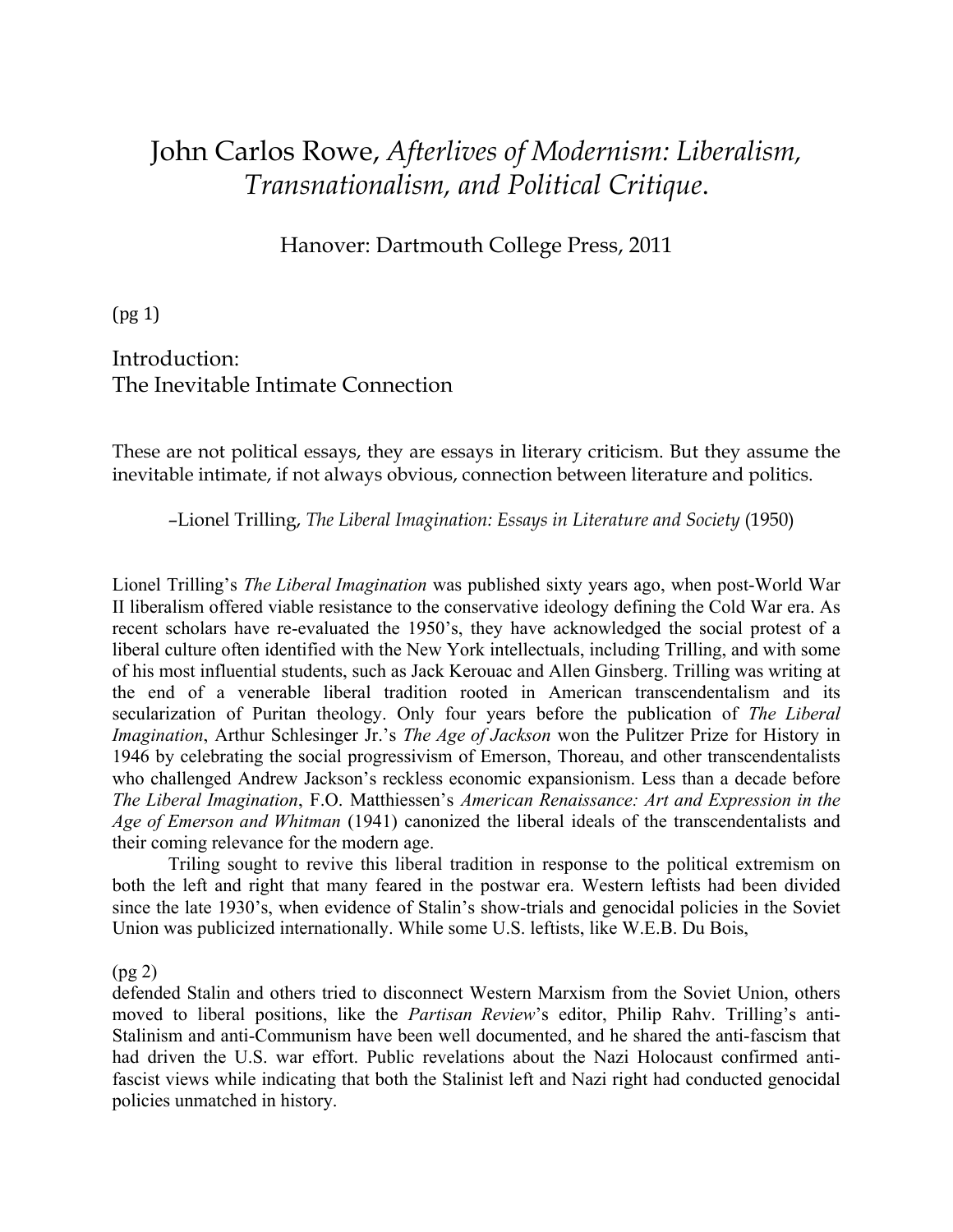Trilling's often-quoted view in the preface to *The Liberal Imagination* suggests that liberalism is the only possible *rational* position in an age threatened globally by the irrational positions of Stalinism and Fascism:

In the United States at this time liberalism is not only the dominant but even the sole intellectual tradition. For it is the plain fact that nowadays there are no conservative or reactionary ideas in general circulation. This does not mean, of course, that there is no impulse to conservatism or to reaction. Such impulses are certainly very strong, perhaps even stronger than most of us know. But the conservative impulse and the reactionary impulse do not, with some isolated and ecclesiastical exceptions, express themselves in ideas but only in action or in irritable gestures which seek to resemble ideas.

Later in the preface he warns us that "in the modern situation it is just when a movement despairs of having ideas that it turns to force, which it masks in ideology" (*Liberal Imagination*, 5; hereafter *LI*). On February 9, 1950, Senator Joseph McCarthy would make his infamous pronouncement that there were members of the Communist Party in the U.S. State Department, a claim he never proved, but which would lead to his anti-Communist witch hunts. In his introduction to the *New York Times* Classic Edition of *The Liberal Imagination*, Louis Menand, another influential student of Trilling's, notes that Trilling never defines *liberalism*, preferring to specify what it is *not*. Trilling's liberalism occupies the political "middle" between the extremes of Stalinism and Fascism. Trilling's novel *The Middle of the Journey* (1947) specifically invokes a middle course for U.S. postwar society, which complements the "centrist" position of his more conservative contemporary, Arthur Schlesinger Jr., in *The Vital Center: The Politics of Freedom* (1949).

Today it is difficult to imagine "liberalism" as a political middle course, because since the anti-war, civil rights, and women's movements of the late 1960's, "liberalism" has moved steadily to the left in U.S. popular culture.

# (pg 3)

The label "liberal" in political contests today inevitably designates a "left-leaning" person incapable of bi-partisan cooperation in practical politics. Moderate Democrats running for political offices avoid the designation "liberal," and a politician like President Barack Obama, who endorses many liberal positions, has had a very hard time claiming the "middle ground" and "bipartisanship" that were hallmarks of his successful presidential campaign.

*The Liberal Imagination* was remarkably influential for a book that is an add amalgam of literary and cultural essays previously published. The chapters do not develop a progressive thesis, even if they return to several central themes, and they do not offer even a clear "great literary tradition." As a specialist in late Victorian and early twentieth-century literary modernism, Trilling includes four influential but by no means representative modern U.S. writers: Theodore Dreiser, Sherwood Anderson, Henry James, and F. Scott Fitzgerald. Their works serve Trilling as examples of various sorts of modern realism, rather than radical avantgarde experimentalism. Henry James stands above the other three as a triumphant psychological realist best able to imagine the complexities of the liberal individual. Trilling's nineteenthcentury literary authors include William Wordsworth, Mark Twain, and Rudyard Kipling, suggesting the importance of English influences on the American literary tradition. Other chapters on *The Partisan Review*, Freudian approaches to literature and culture and classical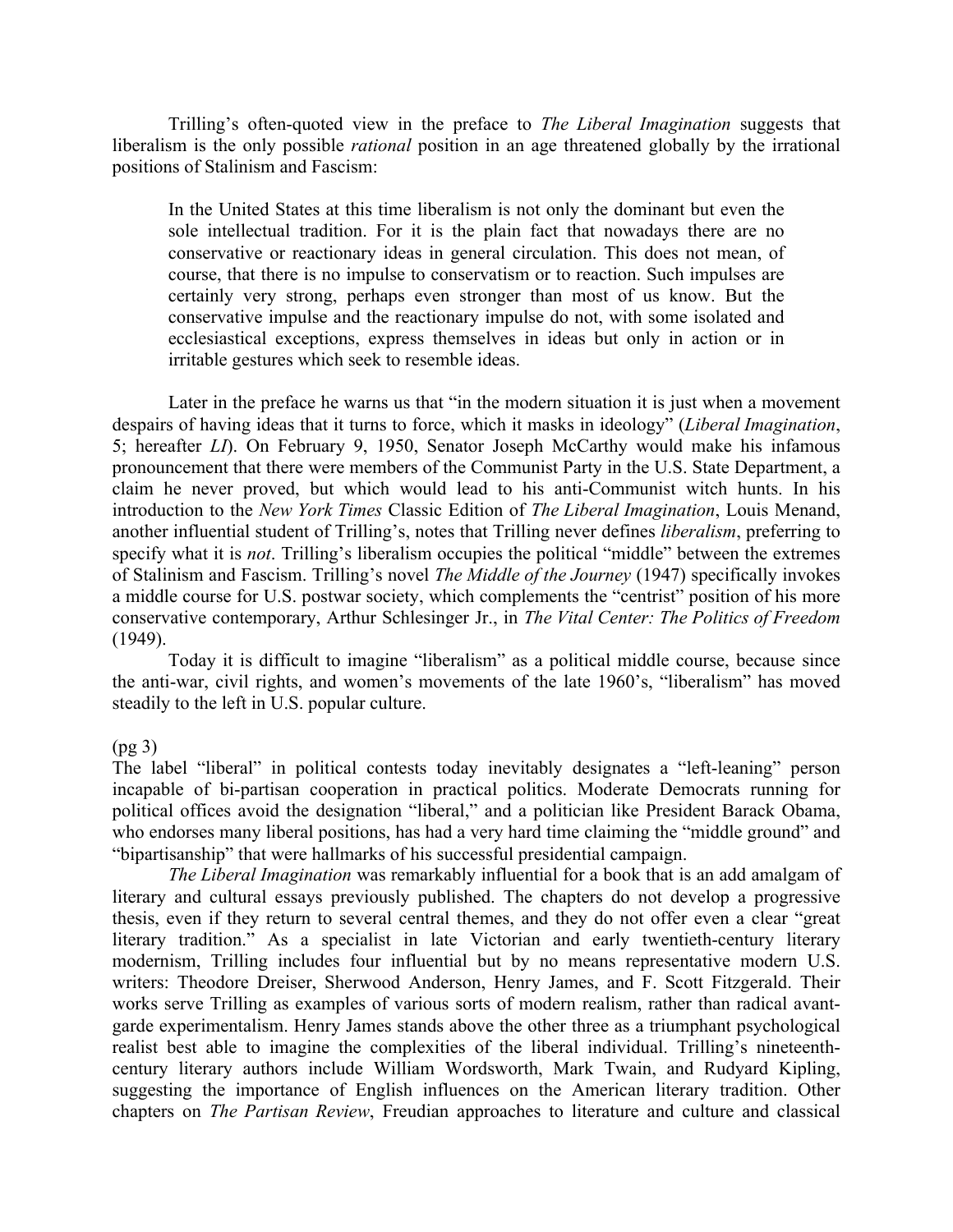history may address various challenges to Trilling's humanist tradition, but there is no clear argument connecting the sixteen chapter of the book.

Trilling's preface is often quoted, but despite its involuted, scholarly style it relies on journalistic claims rather than analytic arguments. None of these aspects of *The Liberal Imagination* accounts for the book's substantial influence in scholarly and public intellectual circles over the next two decades. What does account for its impact is its overall invocation of a critical spirit of the age, at least in the United States, which had been building from the fin de siècle to the post-World War II era. Trilling's term for this critical attitude is aptly and quotably "the liberal imagination," the faculty Wordsworth famously contends the poet possesses in greater "degree" but no "kind" from the ordinary man. Louis Menand is thus not entirely correct to claim that Trilling never defines the *liberal imagination*. Although Trilling only offers a negative definition of the phrase in his

## (pg 4)

preface, each chapter offers an exemplification of the liberal imagination, especially those chapters devoted to great literary works and authors.

The qualities of the liberal imagination are clear and distinct. First, the liberal subject (author or citizen) is capable of imaging other positions and values than his own. A crucial function of this imaginative faculty is the "negative capability" Trilling admired in Keats's formulation of the ability to avoid settled ideas and recognize a certain ignorance or horizon to one's own knowledge, in order to keep the mind open to new ideas and experiences. Second, the liberal imagination relies on a "critical spirit," which identifies "a discrepancy between...present particular manifestation" of liberalism and its ideal (*LI*, xxi). Trilling was influenced strongly by the English romantics' and American transcendentalists' criticism of the political liberalism that supported unregulated economic progress, territorial expansion, and personal freedom. Trilling feared liberalism itself could become an ideology without new ideas, as it had during the Presidency of Andrew Jackson (*LI*, xvi). Third, the liberal imagination depended upon a complex philosophical and psychological subject whose individualism was built upon both creative and analytic powers, such as those Coleridge named primacy and secondary imaginations, and thus could not be reduced to his political or class affiliations.

Caught between being used by The Sun and Moon anarchists group as an assassin and the lure of aristocratic wealth and power, James's Hyacinth Robinson in *The Princess Casamassima* (1886) finally chooses suicide. In Trilling's interpretation of one of James's most politically explicit novels, Hyacinth represents the tragic fatality for the individual who is ideologically manipulated: "Hyacinth dies sacrificially, but not as a sacrificial lamb, wholly innocent; he dies as a human hero who has incurred a certain amount of guilt" (*LI*, 85). Unlike Hyacinth, Henry James can imagine both political extremes, weigh their respective intellectual and psychological appeals, and yet avoid their coercions. Fourth, the liberal imagination is characterized by modern cosmopolitanism and its apparent advocacy of universal human rights. Trilling's *Liberal Imagination* is transnational in a highly limited way, relying on Anglo-American modernism and invoking a European, Sigmund Freud, only insofar as he had entered into the dominant cultures of England and the United States. "Universality" for Trilling remains structured by the most civilized cultures and is in no way qualified by subsequent criticisms of Eurocentrism.

## (pg 5)

For Trilling, the West *is* the best because its cultural achievements, especially in literature, exhibit the best examples of the "liberal imagination." All of this suggests why the transnational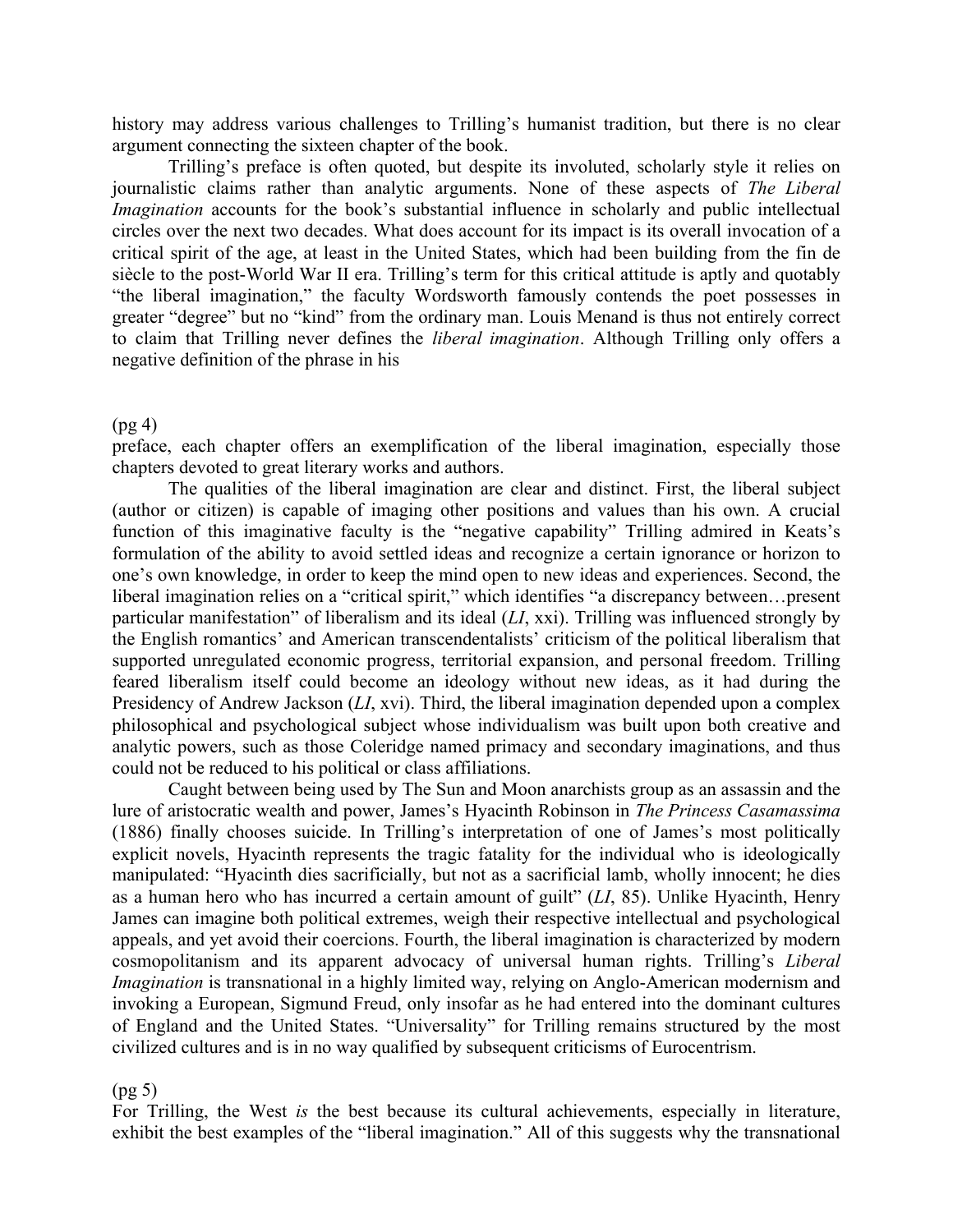Henry James, whose "international theme" was so important for Trilling's Columbia colleague Fred Dupee, would achieve such a central position in Trilling's book.

What accounts for the success of *The Liberal Imagination* is in part the long legacy of such liberalism from Emerson to William James and John Dewey to Trilling and many of the New York Intellectuals, as well as the postwar cultural demand for a "middle ground" between the political impasses of Stalinism and European fascism. Trilling's version of liberalism is particularly conservative in its emphasis on bourgeois values, its defense of modernist realism over a more radical avant-garde, and its neglect of race, gender, and sexuality. Published four years before the landmark U.S. Supreme Court decision of 1954, Brown vs. Board of Education, and in the midst of the growing unrest among African Americans regarding their continuing lack of civil, social, and economic rights, *The Liberal Imagination* has virtually nothing to say about the issues of race and ethnicity, despite its invocation of an international romanticism marked by its commitment to abolition and universal human rights. There is one weird footnote in the essay "Art and Fortune" about the "question of whether the American attitude toward 'minority' groups, particularly Negroes and Jews, is not the equivalent of class differentiation" (*LI*, 250-53). Trilling's answer is clearly that "minority groups" don't suffer from the same discrimination as those relegated to a lower class, because "the excluded group" faces "no real cultural struggle, no significant conflict of ideals," insofar as it "has the same notion of like and the same aspirations as the excluded group" (*LI*, 250-3). By linking "Negroes and Jews," Trilling tacitly claims to know experientially what he is saying here, having faced discrimination as a Jewish professor at Columbia, but his assumption that all such "minority groups" share the concept of life and human aspirations with all other groups, especially the "excluding group," belongs to the ideology of American assimilation and consensus history. The fact that Trilling buries his one observation about ethnic minorities in a footnote under the urgent historical circumstances I have mentioned needs little further comment.

Trilling's hero in *The Liberal Imagination* is clearly Henry James, but Trilling has little to say about James's ability to imagine the social

## (pg 6)

and psychological bondage of nineteenth-century women to patriarchal values and nothing to say about James's ambivalent sexual identity and its imaginary representation in his fiction. It is possible to think liberally about Hyacinth Robinson, for example, without considering the extensive coding of *The Princess Casamassima* in reference to the gay subculture of Victorian London? Because of the particularly repressive social climate for gays and lesbians in the United states in the 1950s, challenged aggressively by one of his best students, Allen Ginsberg, Trilling ought to have reflected critically on the politics of sexuality, as do three of his most important literary examples: Theodore Dreiser, Sherwood Anderson, and Henry James. For a book in which the cultural significance of Freudian psychoanalysis is addressed in three separate chapters–chapter 4, "Freud and Literature; chapter 10, "Art and Neurosis"; and chapter 14, "The Kinsey Report"–Trilling's neglect of gender and sexuality is an noticeable as his disregard of race and ethnicity.

Of course, Trilling does address rather infamously "homosexuality" in his review of Alfred Kinsey, Wardell Pomeroy, and Clyde Martin's Sexual Behavior in the Human Male (1948). "The Kinsey Report" is the fourteenth essay in *The Liberal Imagination*, and it is one of the central examples of how Trilling's "literary criticism" might by applied to "society" as his subtitle promises. Trilling addresses homosexuality in the Kinsey Report by concluding that "the psychiatrists have thereby judged homosexuality to be an unexceptionable form of sexuality," but he himself cannot help but read into the report that "their option of the etiology of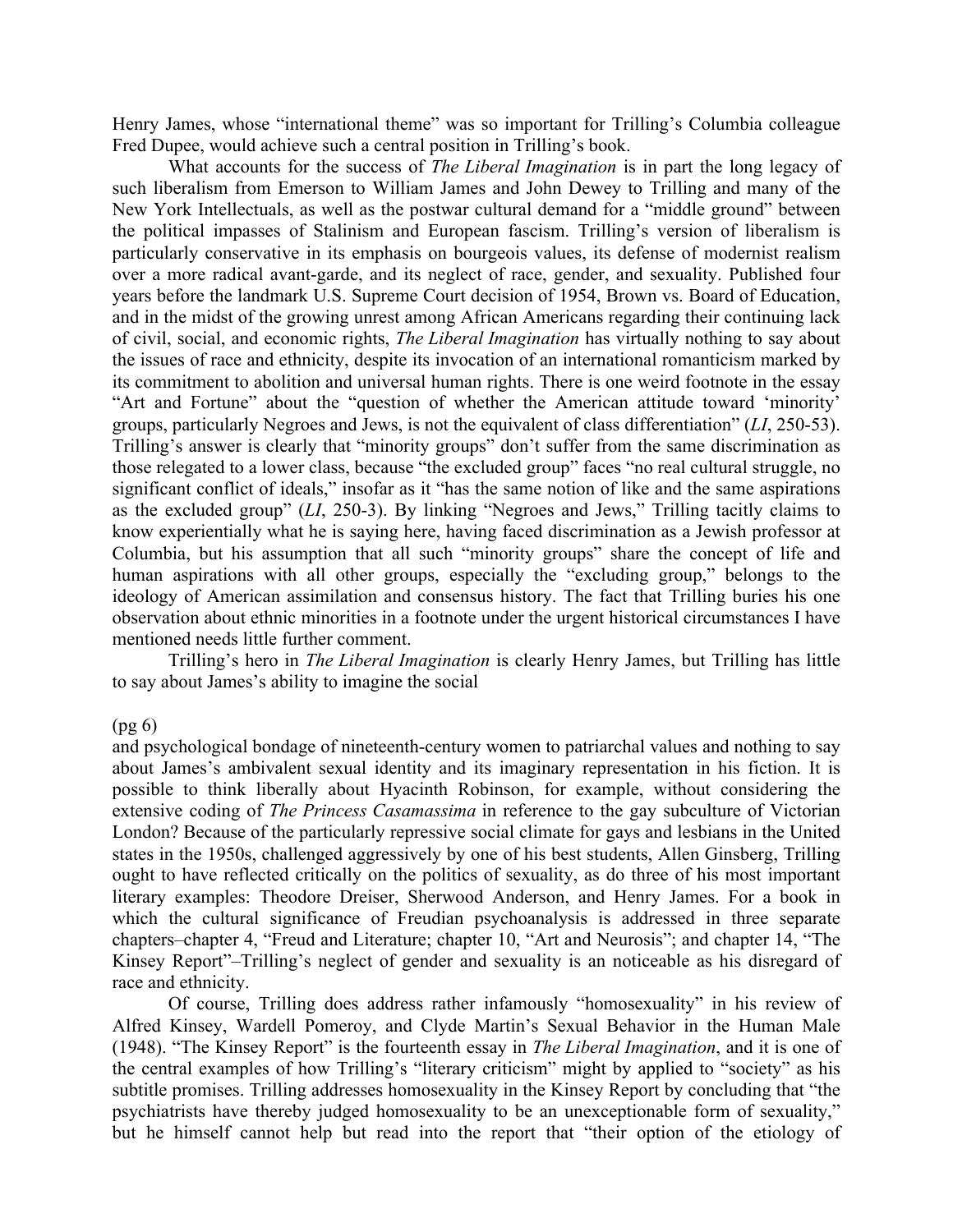homosexuality as lying in some warp–as our culture judges it–of the psychic structure has not, I believe, changed" (*LI*, 232). This conclusion is certainly more subject to Trilling's interpretation than the report to the conclusion we ought to draw from the report that homosexuality is "an unexceptionable form of sexuality": "There can be no doubt that a society in which homosexuality was dominant or even accepted would be different in nature and quality from one in which it was censured" (*LI*, 232). Trilling knows indubitably that in Anglo-American societies from the late Victorian period (his exact area of scholarly specialization) to the United States in 1950, homosexuality has been "censured" by severely punitive laws. Rather than engage the issue of the discrimination against homosexuals, Trilling prefers instead to a *accept* the social constructedness

# (pg 7)

of "liberal society" as one in which such discrimination is part of the social contract. Trilling then follows the odd, conservative conclusion with an indictment of what today we understand by the phrase "liberal permissiveness": "The Report has the intention of habituating its readers to sexuality in all its manifestations; it wants to establish, as it were, a democratic pluralism or sexuality. And this good impulse toward acceptance and liberation is not unique with the Report but very often shows itself in those parts of out intellectual life which are more or less official and institutionalized" (*LI*, 232-33). Trilling confesses that this "generosity of mind" is "to be admired," but "when we have given it all the credit it deserves…, we cannot help observing that it is often associated with an almost intentional intellectual weakness" (*LI*, 233). The "liberal imagination," it would appear, has certain limits for Trilling.

Trilling's *The Liberal Imagination* marks the turn of American liberalism from a progressive political position committed to specific social reforms to an aesthetic ideology. To be sure, nineteenth-century liberalism often suffered from a tendency to "aesthetic dissent" rather than to political criticism. The Emersonian tradition has often stressed philosophical and psychological changes over practical reforms, and Trilling fits squarely within this heritage. Yet the great nineteenth-century social reform movements in the United States–abolition, women's rights, and Native American rights–were shaped profoundly by liberal activists. Although its publication in 1950 is too early to mark the beginnings of "neoliberalism," which does not appear until the so-called Culture Wars of the 1980s, *The Liberal Imagination* nonetheless provides a cultural milestone for the transformation of a liberal tradition that for a century had informed political critique and social reform in the United States.

The familiar story is that liberalism was hijacked by neoconservatives during the Culture Wars of the 1980s and that the "multiculturalism" of the late 1980s and early 1990s suffered from meliorist efforts to satisfy neoconservative demands of "equality for all," including those historically privileged, and in response to a vigorous campaign against "political correctness." One result was that neoconservatives cynically appropriated liberal positions and values in a neoliberal rhetoric unmatched by political action; the other consequence was that liberalism, now confused with neoliberal rhetoric, suffered from leftist critiques of its ineffectiveness and ideological co-optation. Some neoconservative intellectuals, often

# (pg 8)

supported by private foundations, argued that they were "classical" liberals, tracing their values back to the eighteenth-century European Enlightenment and conveniently sidestepping contemporary social issues. Allan Bloom's *The Closing of the American Mind* (1987) exemplifies a neoconservative intellectual position that relied on "classical liberalism," which Bloom traced back to Plato's *Republic*, to condemn problems in contemporary education ranging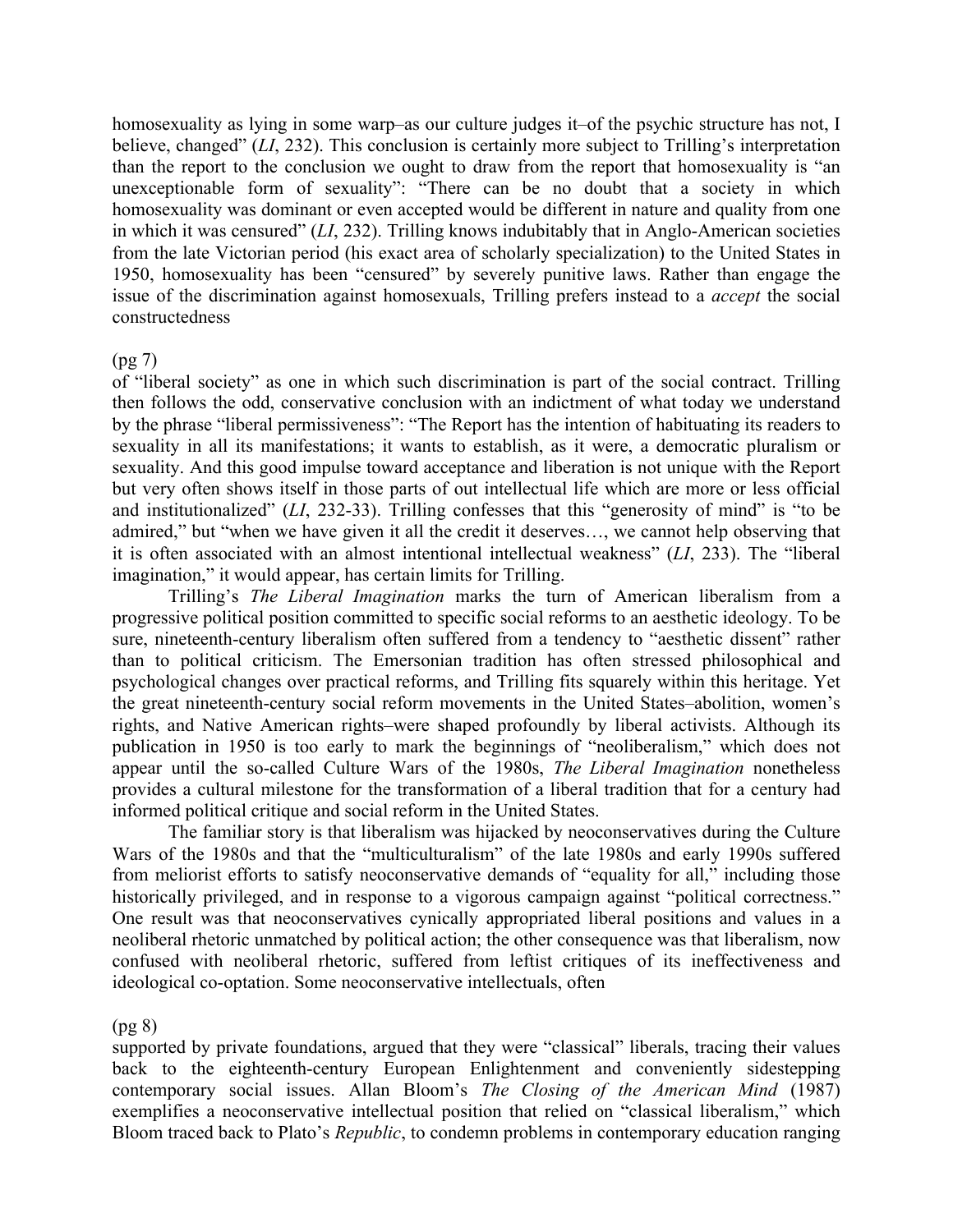from deconstruction and analytic philosophy to rock and roll. Positively reviewed by the liberal political philosopher Martha Nussbaum and the conservative intellectual Harry V. Jaffa, *The Closing of the American Mind* was a best seller and mainstay of neoconservative attacks on higher education and its "tenured radicals." Despite the historical distance of nearly four decades separating Bloom's *Closing of the American Mind* and Trilling's *The Liberal Imagination*, the books have much in common, especially their advocacy of high culture as a defense against extremist political ideologies, their contempt for popular culture, and their neglect of race, class, and gender/sexuality as central social and political issues.

The decline of liberalism from Trilling's contention in 1950 that it "is not only the dominant but even the sole intellectual tradition" to it neoliberal cooptation and condemnation by the left in the 1990s tells only part of a much longer history from the nineteenth century to the modern period. I identity my own work with the political left, but I also recognize that the left has trivialized the work of liberal culture, either subordinating it to conservative politics or rejecting it as inadequately critical of the dominant ideology. But such a position is mistaken in terms of the functionality of liberalism in nineteenth-century and modern U.S. society. Working through liberal values may be the most effective means of achieving lasting change, as Martin Luther King Jr. understood in the civil rights movement and second-wave feminists did in the era of the National Organization of Women. Liberalism appeals to a popular base that can understand, even if it cannot fully share, the suffering of minoritized peoples. For this reason, conservative interests have traditionally sought to appropriate the popular appeal of liberalism, turning its moral interests in the oppressed into political opportunities.

My aim is not to offer a defense of liberal culture and politics, as Lionel Trilling does in *The Liberal Imagination*, but instead to offer an oppositional interpretation of liberalism that respects its immense popularity,

#### (pg 9)

even defining function, in U.S. history. Without liberal culture, Barack Obama would never have been elected president. Dismissing or ignoring liberalism and treating it reductively as socialism or communism in disguise are equally inadequate responses to its social and cultural power. My goal is to respect what liberal culture has achieved while also recognizing how its genealogy can lead to genuinely conservative values, as it has in the neoliberal phase. By the same token, liberalism had much to recommend it, especially in its claims to "sympathetic" cultural recognition of others. This scholarly study focuses on modernist literary texts that engage issues of race, class, and gender/sexuality from Gertrude Stein's *Three Lives* (1909) to Ralph Ellison's *Invisible Man* (1952). Just how such liberalism could be transformed into a resource of neoliberals in the past twenty-five years is part of this story, which I attempt to tell through a series of literary interpretations of postwar writings by contemporary U.S. authors with strong liberal credentials–Harper Lee, Thomas Berger, Louise Erdrich, and Philip Roth–each of whom represents a different aspect of the spectrum that stretches from liberalism to neoliberalism.

Scholars commonly assume that avant-garde literary modernism in the United States relied on a political liberalism that marginalized issues of race, class, and gender/sexuality that would become the governing social issues in the post-World War II era. In this book, I contend that high modernism often addressed these questions in progressive ways, calling for specific reforms symbolically enacted in many literary works. Distinct from the deeply conservative politics of avant-garde modernists like Ezra Pound and T.S. Eliot, Gertrude Stein, John Dos Passos, William Faulkner, and Ralph Ellison took seriously the social inequities of U.S. racism, sexism, and classism. Each tried to identify with the situations of peoples marginalized in these ways and offered the literary *imaginary* as a possible means of calling for and proposing specific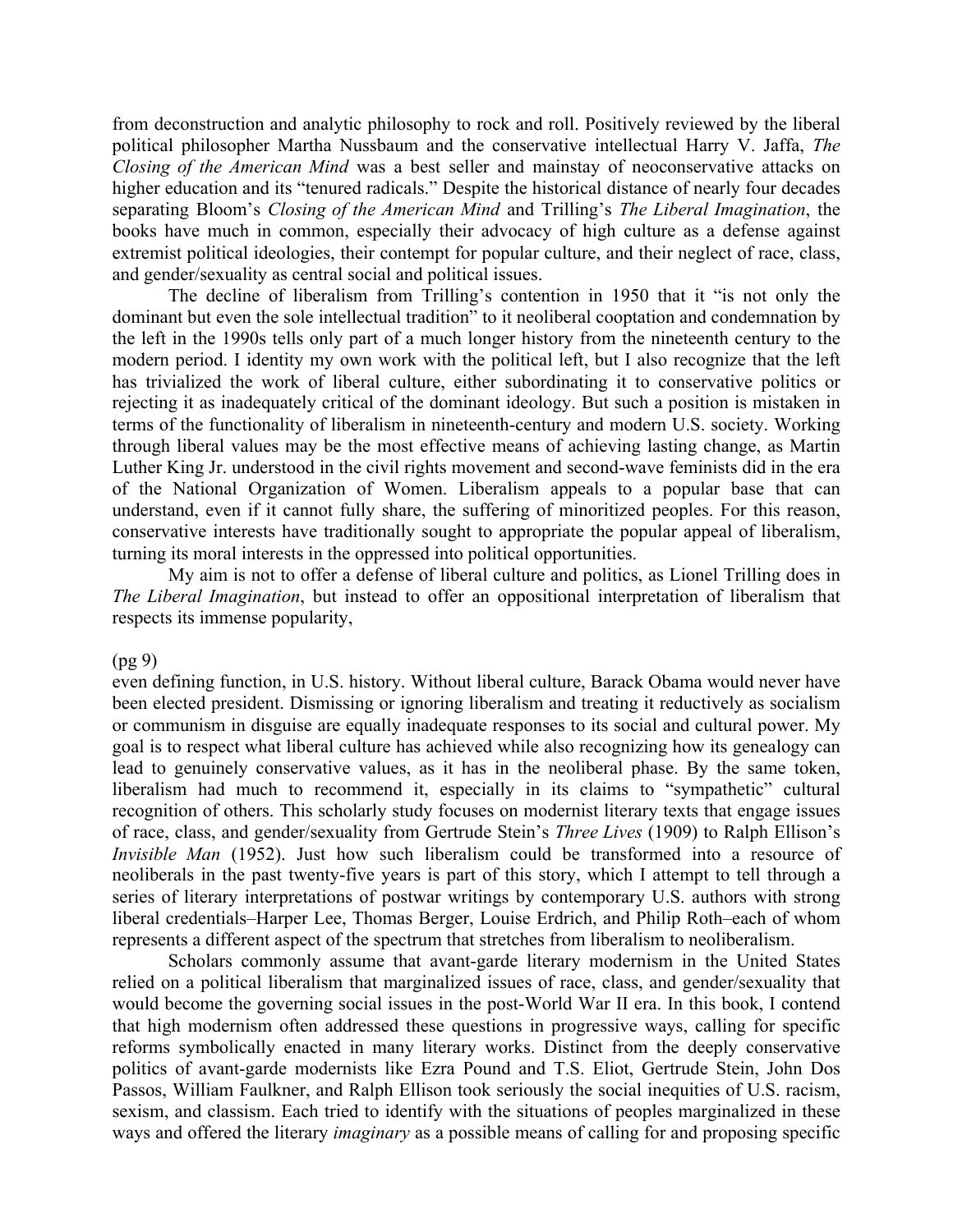social, legal, and economic reforms. Employing avant-garde styles and forms to disrupt the conventional modes of cultural representation, they also worked to include minorities as participants in the debates of the avant-garde.

Whatever their political persuasions, avant-garde modernists responded to second-stage modernization as a transnational process that had specific consequences for discrete nationstates. With its twentieth-century emphasis on immigration and diversity, the United States claimed to incorporate

## (pg 10)

new transnational forces into a sort of "super-nation" that would offer its democratic values, social inclusiveness, successful economy, and progressive politics as models to be exported around the globe. By our present moment, such hyper-nationalism has become a distinctive characteristic of U.S. neo-imperialism, evident in the countless ways international issues are transformed into domestic problems. Thus the global "way on terror" is in fact the U.S. fight against its enemies and often in pursuit of its own national self-interest. Women's rights in Afghanistan and Saudi Arabia are treated in terms appropriate to idle-class, white American women. Racial and ethnic conflicts in Africa and India are interpreted in terms of the U.S. civil rights movement.

Although attentive to this problem of nationalizing global issues, the U.S. literary avantgarde also contributed to the problem. In Three Lives, Stein treats the female, German-American, immigrant protagonists of "the Good Anna" and "gentle Lena" as complements to Melanctha Herbet, the African-American protagonist of the central and best-known novella, "Melanctha." In doing so, Stein creates unexpected transnational affiliations but also risks treating racial and national questions in reductive ways. Dos Passos sets *Manhattan Transfer* (1925) in New York City as the new metropolitan center of global flows, treating the Russo-Japanese War, European colonial conflicts in Morocco, and other international news as equally important to the New Yorker as the local news. Faulkner's *Absalom, Absalom!* (1936) traces Sutpen's slaveholding fortune and ideology to the West Indies, where he traveled from poverty in Virginia to make his fortune and then fled during British emancipation. Ellison's *Invisible Man* acknowledges World Wars I and II as deepening racial conflicts when African Americans discovered that their military service did little to change their second-class citizenship at home. Nevertheless, Ellison rejects the internationalism of Communism to offer his ambivalent protest against U.S. policies in the novel.

I argue that modernism's characteristic liberalism survives in postwar fiction in two distinct ways: as a continuation of avant-garde modernism's efforts to represent political and cultural otherness and as a neo-liberalism intent on neutralizing race, class, and gender/sexuality as real social issues. Both modes on modernist political protest depend on the elaboration of this notion of "internalizing" international issues in U.S. domestic policies. Harper Lee's small-town racial drama is interwoven

# (pg 11)

with transnational dimensions, from the "missionary" work the First Purchase African M.E. Church in Maycomb does in Africa as an extension of its origins in international abolition to the traces of Cherokee culture on which the town of Maycomb is built. The class conflicts of the fractured middle class in Berger's Neighbors (1980) draws on Berger's Crazy in Berlin series, in which his characters witness in postwar Germany the collapse of the proletarian utopia crushed both by Hitler and by Allied troops. In Louise Erdrich's fiction about Euroamericans and the Ojibwe, the transnational drama acted out in North American history is that of European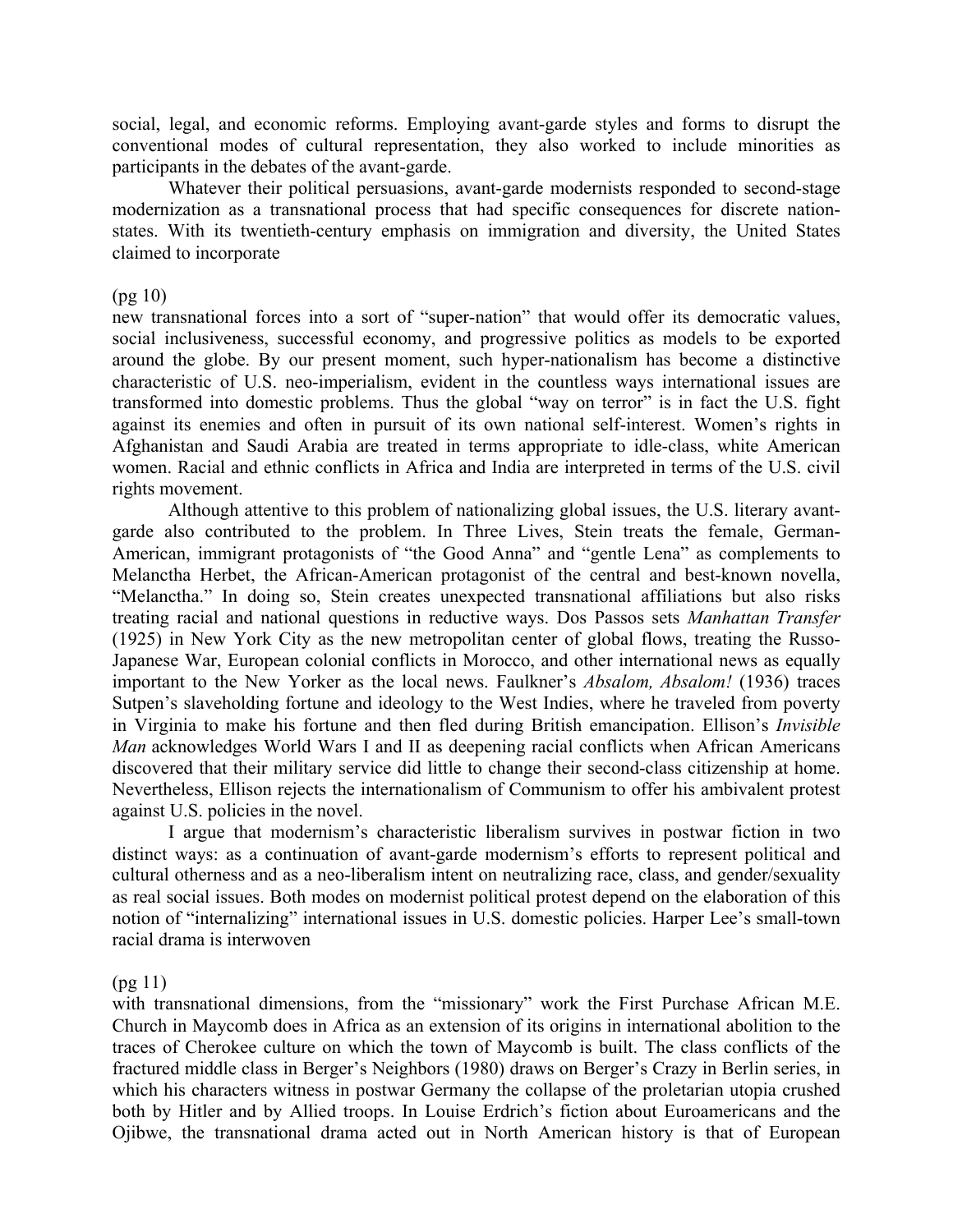imperialism and the genocide of native peoples and destruction of their cultures. In Philip Roth, a new internationalism threatens the comfortable stability of Cold War-era, assimilated Jewish Americans, who ought to have provided the model for other immigrants and oppressed minorities, but somehow have been overwhelmed by the madness of multicultural differences, identity politics, and inassimilable foreign influences. To be sure, Roth's defense of U.S. nationalism seems the closest to contemporary neoliberalism.

Dismissed by the political left as merely an effort to appropriate race, class, and gender/sexuality by the white, male, bourgeois values of "classical" liberalism and demonized by the conservative right as leftist "fellow travelers," postwar liberal writers actually did substantial work in the interests of racial, class, and sexual justice. Other scholars have made similar arguments about avant-garde modernism, in particular Michael North in *The Dialect of Modernism* (1994) and Ann Douglas in *Terrible Honesty: Mongrel Manhattan in the 1920s* (1995), but they have generally exaggerated the abilities of modern liberal writers to internationalize and engage the primary issues of race, class, and gender/sexuality. Although I build upon their work, I also contend that modern liberalism always confronts a certain strategic limitation, a horizon that it cannot transcend when it comes to the task of representing and identifying with "otherness." In most of the works discussed in this book, that limitation is the U.S. nation, whose form is presumed to encompass cultural, racial, political, and sexual differences, but only as long as they fit the national symbology.

The title of this book, *Afterlives of Modernism*, relies on the double meaning of afterlives: the heritage of liberal modernism in the post-World War II era; the shared motif in all of these novels that their authors live

## (pg 12)

through characters whose "other" lives exemplify problems of race, class, and/or gender/sexuality identified by their authors as central to broader problems in U.S. society. Just how the authors manage to channel their characters to reach a better understanding of how social justice might be achieved is one of the organizing principles of this book. Trilling's "liberal imagination" treats uncritically the human ability to imagine another person's situation, especially when it differs from one's own. In the chapters that follow, I interpret both the possibilities and limitations of imaginative identification. What specific interests (race, class, gender/sexuality, nation) shape our identifications, especially in literary works in which character's virtual individualities may disguise their broader social and political affiliations? We know that the imperial imaginary often works by projecting its own desires onto strange peoples and lands, so powerfully that European imperialists often fabricated people, animals, and lands that did not in fact exist. We also know that well-intentioned efforts to help "save" nineteenthcentury indigenous peoples attempted disastrously to remake them in the Euroamerican image. In the simplest possible terms, when is imaginative identification good and when is it bad? And does the timing of such identification change our ethical judgment? If we have today the benefit of historical perspective, then do we interpret differently the imaginative identifications of literature produced in an earlier period? And are there cases, rare to be sure, when such literary identifications transcend their times and places to achieve a measure of universality?

*Afterlives of Modernism* is divided into two parts: the first part treats U.S. literary texts from the first half of the twentieth century; the second part interprets U.S. novels since the 1960s. My focus on Trilling's *Liberal Imagination* suggests an approximate historical division of the two parts of the book into 1900-1950 and 1950-2000, even though I have chosen to include Ralph Ellison's *Invisible Man* (1952) in the first part, dealing as that novel does with racial issues in the U.S. between World War I and World War II. My choice of works in both parts is